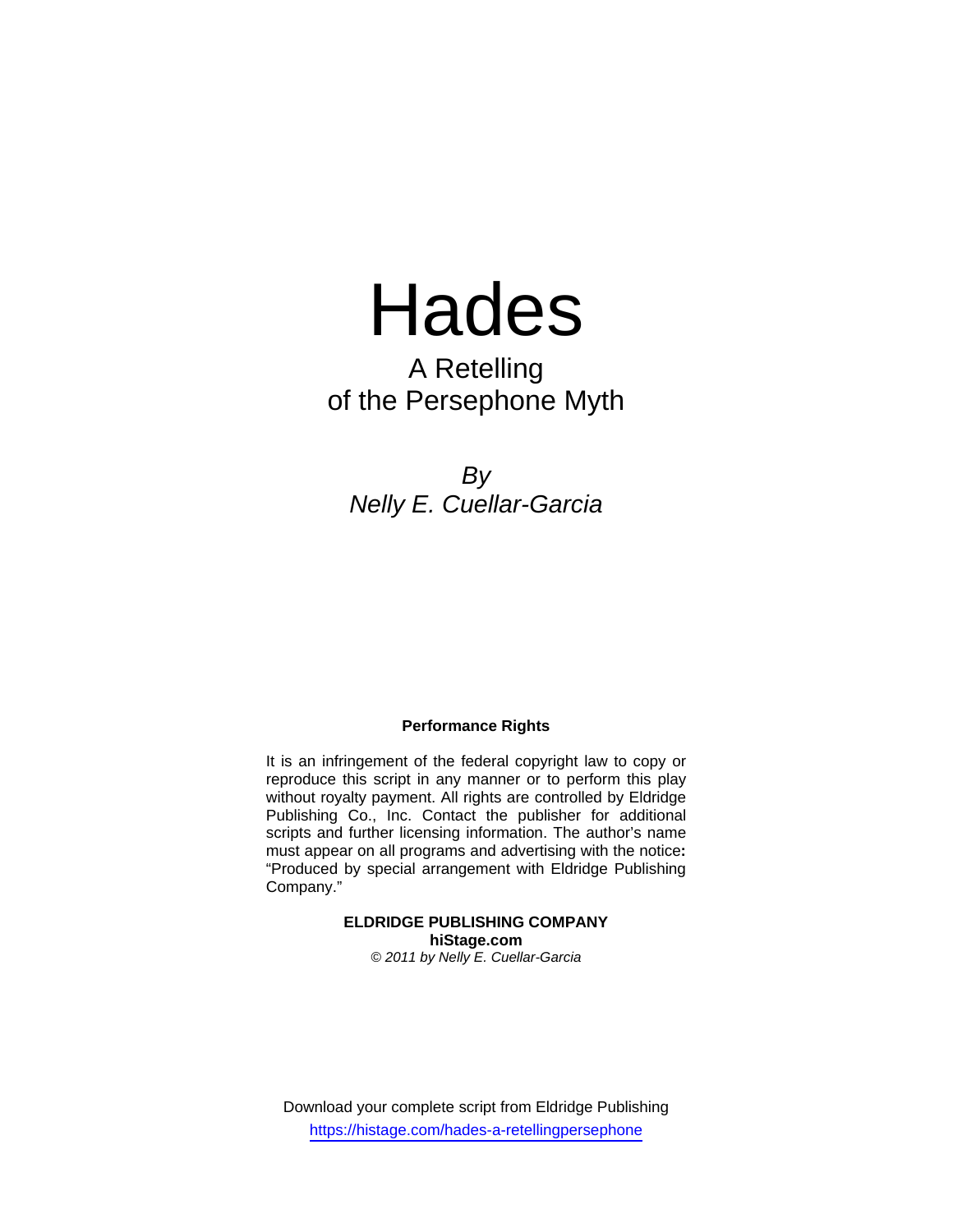*Hades - A Retelling of the Persephone Myth - 2 -*

#### **DEDICATION**

*To Julian and Christina, who still believe in the magic of the world … To the ghosts that haunt our building--always watching in silence and support.* 

#### **PREMIERE PERFORMANCE**

This play was commissioned for The Nest, a community theatre program, and was produced in October 2009 to many local accolades. It played to a sold-out house for the entirety of its run. Cast list:

*AGAMEMNON: Keith Martin MENELAUS: Ediel Bernal AEGISTHUS: Marco Regalado ACHILLES: Marlow Bigler CHARON: Jay Martinez/Keith Martin CLYTEMNESTRA: Alyssa Torres/Sofia Regalado HELEN: Rebecca Gonzalez/Alyssa Torres CASSANDRA: Sofia Regalado/Jessica Martin HADES: Adam Escamilla/Marco Regalado PERSEPHONE: Jessica Martin/ Rebecca Gonzalez HERMES: Bobby Garcia ENSEMBLE OF THE DEAD: Horacio Vela, Christina Salinas, Benjamin Morales, Arturo Crake III, Jossue Velasquez, Shelby Bigler, Eloy Martinez.*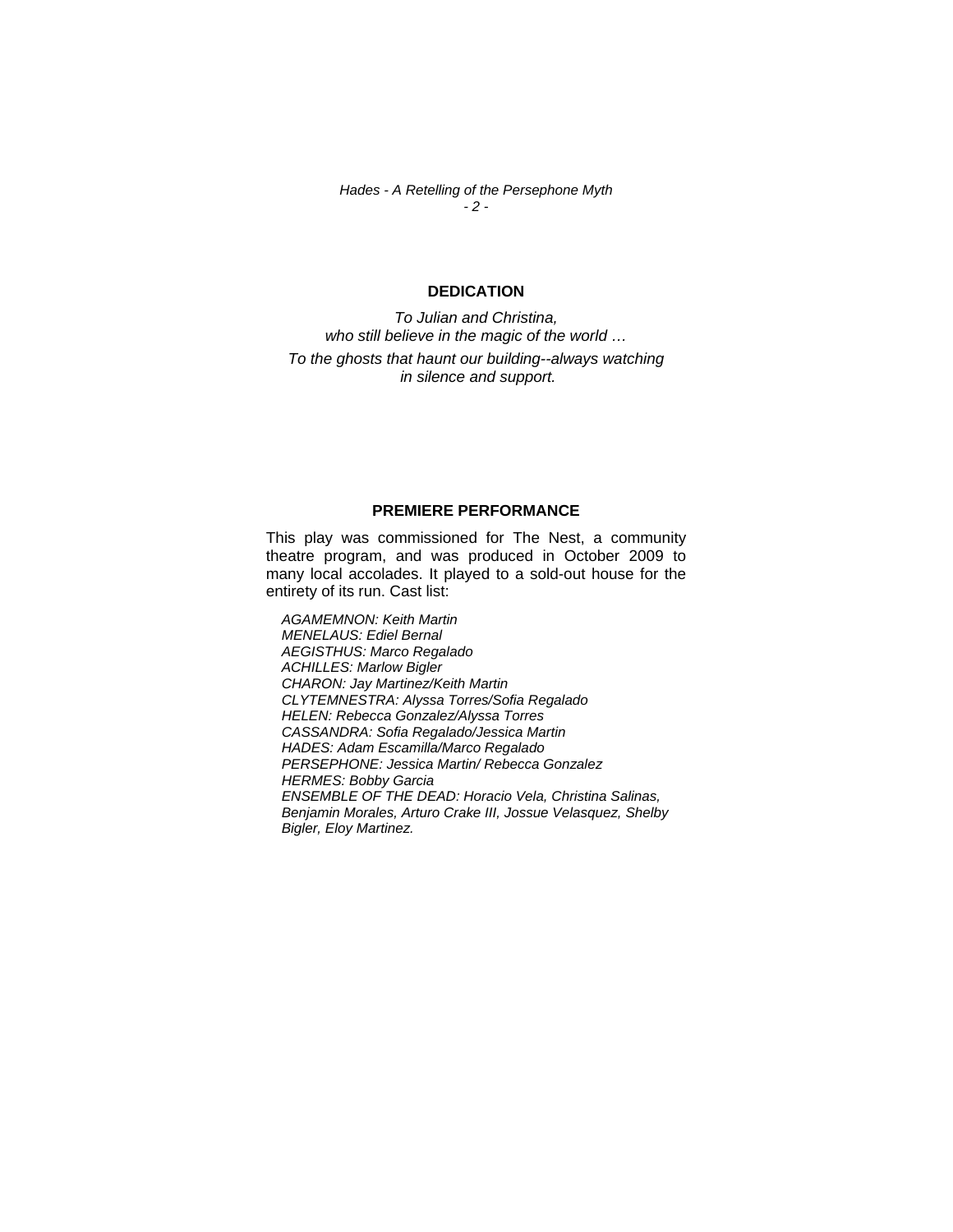#### *Hades - A Retelling of the Persephone Myth - 3 -*

#### **STORY OF THE PLAY**

 As Lord of the Underworld, Hades' life is perpetually dark and dismal. His only companions are an ensemble of the dead composed of many of the Greek heroes of the Trojan War as well as the bitter and resentful queens, Helen, Cassandra, and Clytemnestra. They are all tortured souls, especially after being in the lowest dregs of hell for centuries.

 Then Hades kidnaps Persephone, the goddess of spring, who is young and carefree. Although initially she is desperately unhappy, Hades works hard to make her comfortable, and they learn the intricacies involved in dealing with one another. Soon Persephone's presence makes flowers bloom and food grow, causing the tone of the underworld to brighten dramatically. Ultimately she faces a decision: Should she eat the seeds of a pomegranate to stay with her new love Hades in the underworld forever or return to earth to save her loved ones from death?

 A flamboyant Hermes and crotchety Charon add plenty of humor to this play which explores the many facets of love. Dance movement, choral work, and beautiful tableaux add additional richness to this dramatic play.

Performance time: About 80 minutes.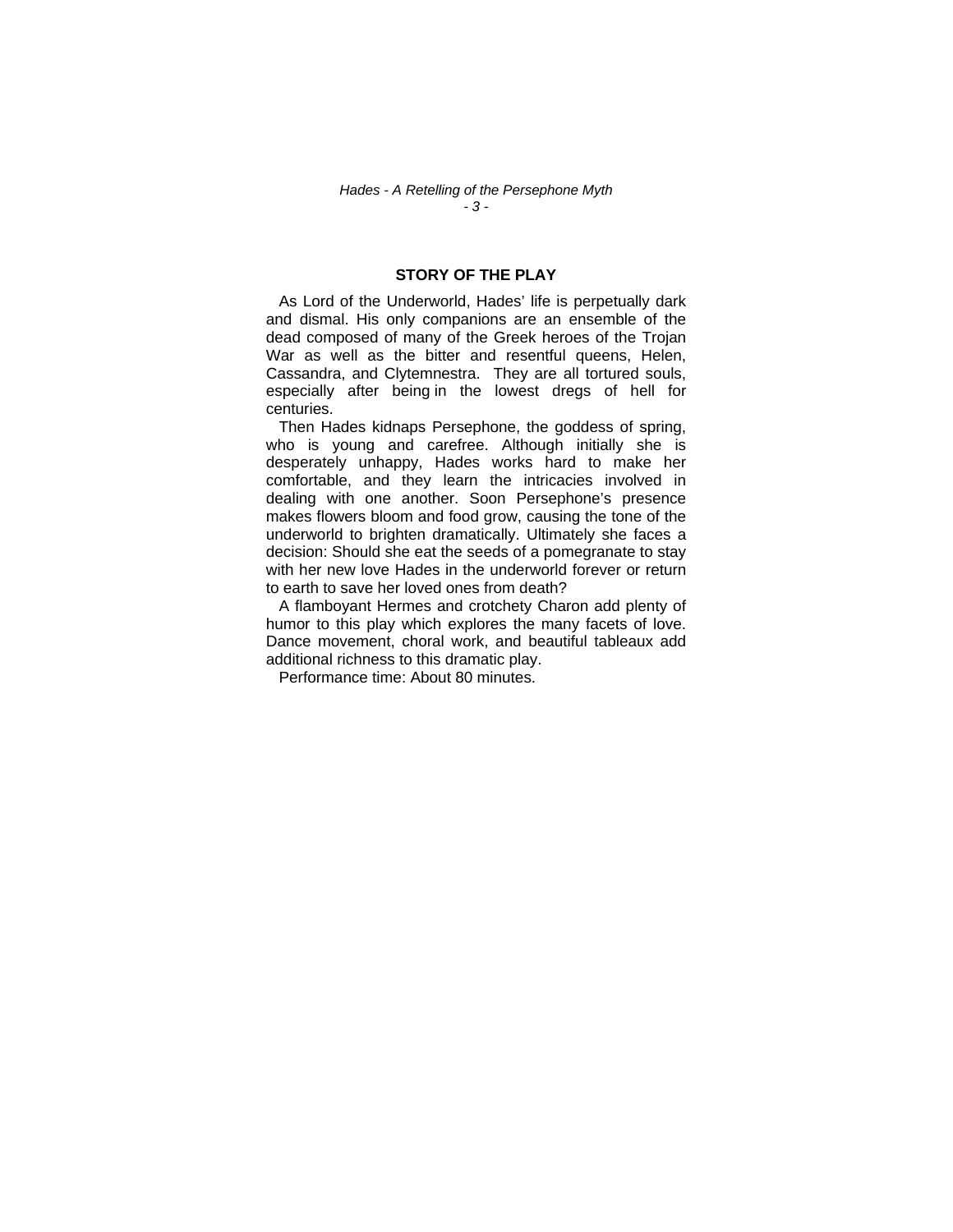#### **CAST OF CHARACTERS**

*(Approx. 7 m, 4 w, 1 flexible and ensemble)*

- **AGAMEMNON:** King of Mycenae and Argos, leader of the Greek Armies at Troy, husband of Clytemnestra, "owner" of Cassandra, arrogant/self-assured.
- **MENELAUS:** Brother to Agamemnon, King of Sparta, madly in love with his wife Helen.
- **AEGISTHUS:** Lover of Clytemnestra, first cousin of Agamemnon and Menelaus, cunning, seeks vengeance.
- **ACHILLES:** Leader of the Myrmidons, protects bones of his cousin Patroclus, lived for glory and honor.

**CHARON:** Rower of the dead across the River Styx.

- **CLYTEMNESTRA:** Wife of Agamemnon, lover of Aegisthus, had daughter sacrificed by Agamemnon, resentful, jaded, controlled in her emotion, despises her sister Helen.
- **HELEN:** Wife of Menelaus, lover of Paris, sister to Clytemnestra, bitter, too aware of the reality of relationships.
- **CASSANDRA:** Youngest sister of Hector and Paris, daughter of King Priam and Queen Hecuba. Slightly insane from her ability to foresee the future. Had twins with Agamemnon. She and her children murdered by Clytemnestra.
- **HADES:** God of the Underworld. Dark, not used to laughter or great bouts of emotion.
- **PERSEPHONE:** Daughter of Demeter, goddess of nature. Father rumored to be Zeus but never explored. Bright, full of love for all things, naïve, never been exposed to the truth of life. Matures as play progresses.
- **HERMES:** Messenger of the gods. He is the only god who has free passage between the realm of the living and the dead. Happy-go-lucky, bright, fearless, and irreverent.
- **ENSEMBLE OF THE DEAD:** Souls who have been condemned to the lowest dregs of hell for committing crimes against others. They are the villains in the tragic stories of Greek myth.
- **CERBERUS, THE DOG:** Flexible, non-speaking. Guards the gates of the underworld.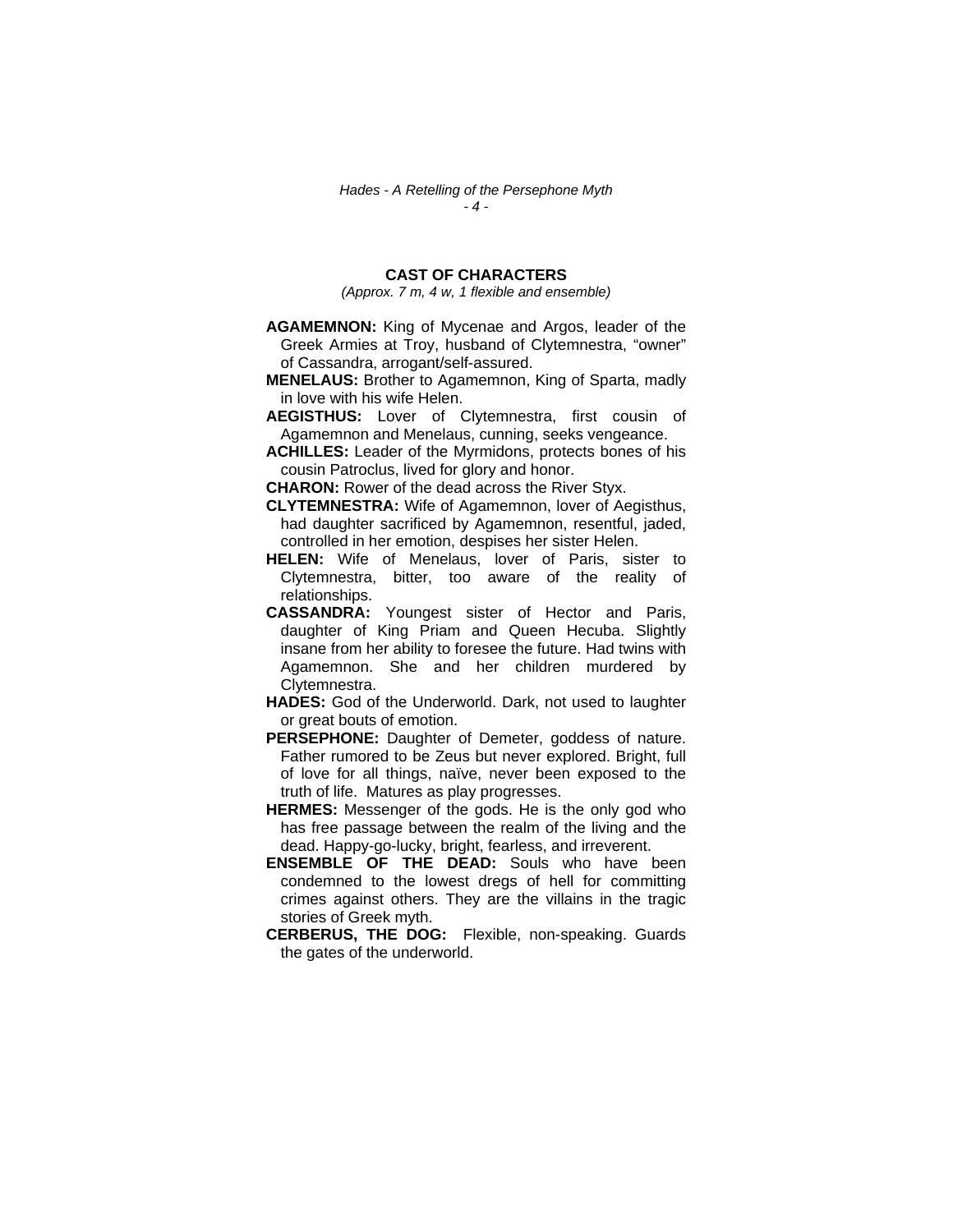#### *Hades - A Retelling of the Persephone Myth - 5 -*

#### **SETTING**

The throne room of Tartarus, the lowest pit in Hades.

#### **PLAYWRIGHT'S NOTES**

 This show explores love. The primary story delves into the budding relationship between Hades and Persephone and the intricacies involved in learning how to deal with another. How far do you allow someone to change you? Is change necessary in one's self in order for a relationship to survive? The secondary stories explore the effects of love on individuals that survived the siege of Troy. We meet the husk that has become Cassandra, the bitterness that surrounds Helen, and the need to be in control of Clytemnestra and realize that "love" has destroyed all they once were. Add the men who surrounded them in life, and a different picture of the idea of love begins to emerge. The final story deals with the men of the House of Atreus. Agamemnon and Menelaus are brothers who have sacrificed much for the pursuit of some ideal or another, while Aegisthus has used "love" as a means to create an alliance with Clytemnestra to wreak vengeance on his cousins. It would be easy for a director to focus on creating an atmospheric Hades and concentrate only on the primary story, but that would be a disservice to talented actors and an injustice to the intent of the play.

 With this in mind, the script was written with formal language for the chorus and ensemble and more modern and informal language for the primary characters. This allowed the director more freedom to choose the vision of the show. It amalgamates two forms of theatre into one piece.

 The ensemble plays a significant role in the pacing of this show. Their work involved intricate dance movement, along with choral work, and song. Each aspect added another layer to the development of the key issues of the piece. Their choreographer created beautiful tableaus as the play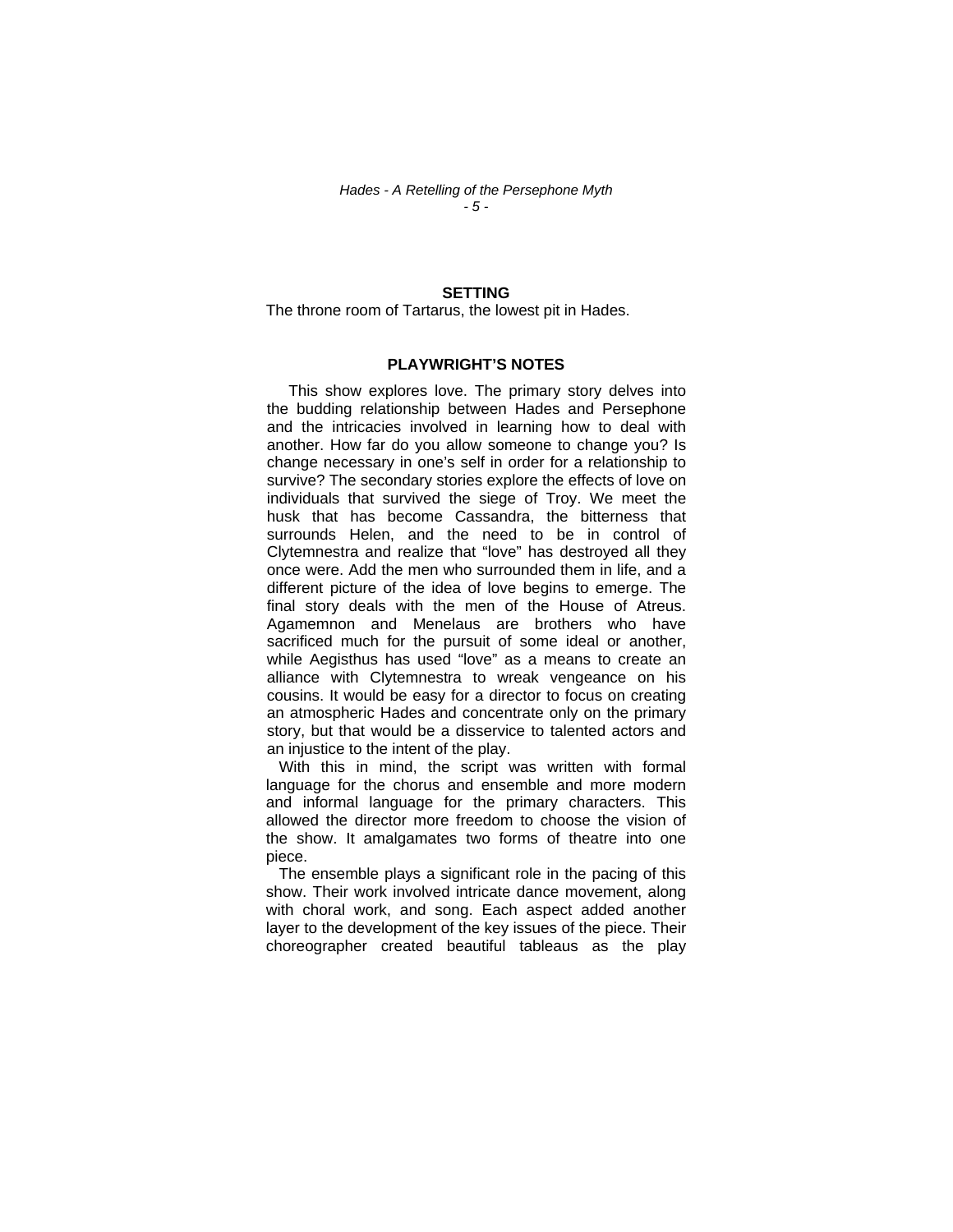#### *Hades - A Retelling of the Persephone Myth - 6 -*

progressed which froze the characters in different aspects of their burgeoning relationships. The inception of the chorus is essential to the success of the show. Their "faceless" presence never allowed us to forget that none are exempt from death and all must make choices about how much importance to place on love- whether it be for another, for a friend, or for family.

 The only god (other than Hades) to make an appearance was Hermes. His character took on a decidedly flamboyant air which was fine-tuned by a razor sharp wit and attitude. Hermes is meant to be a foil for the darkness that is Hades.

 The music used in this show was created by our in-house musicians. They used organic sounds like rain and thunder, then added an electric bass and guitar, a bodhran, flutes, baglamas and anoyanakis (Greek guitars) to create dance rhythms for the chorus. Initially it was a cacophony of sound that jarred the senses. It was particularly effective in Persephone's descent into the underworld. Then we slowly intertwined the sounds until they became so natural to hear in the play that they merged with movement.

 Costuming for this show can be as elaborate or as simple as the designer chooses. We filled our world with material such as linen, chiffons, and leathers. Our costume colors were derived from the minerals that were found in the earth or in caves. We used a lot of copper, rust, browns, gray, and bits of color to represent all the jewels found in these locations. The dog was played by an actor who had a headpiece with two heads. His own face became the third. He wore matching makeup and ears to make the third head.

 Our set had a communal water source located upstage that allowed the chorus to access it at different times during the progression of the show. Our lighting designer installed small pin spots throughout the outcroppings and crevices to create illusions of shadows and movement throughout the piece.

 Give free reign to the imagination. This play lends itself wonderfully to the task.